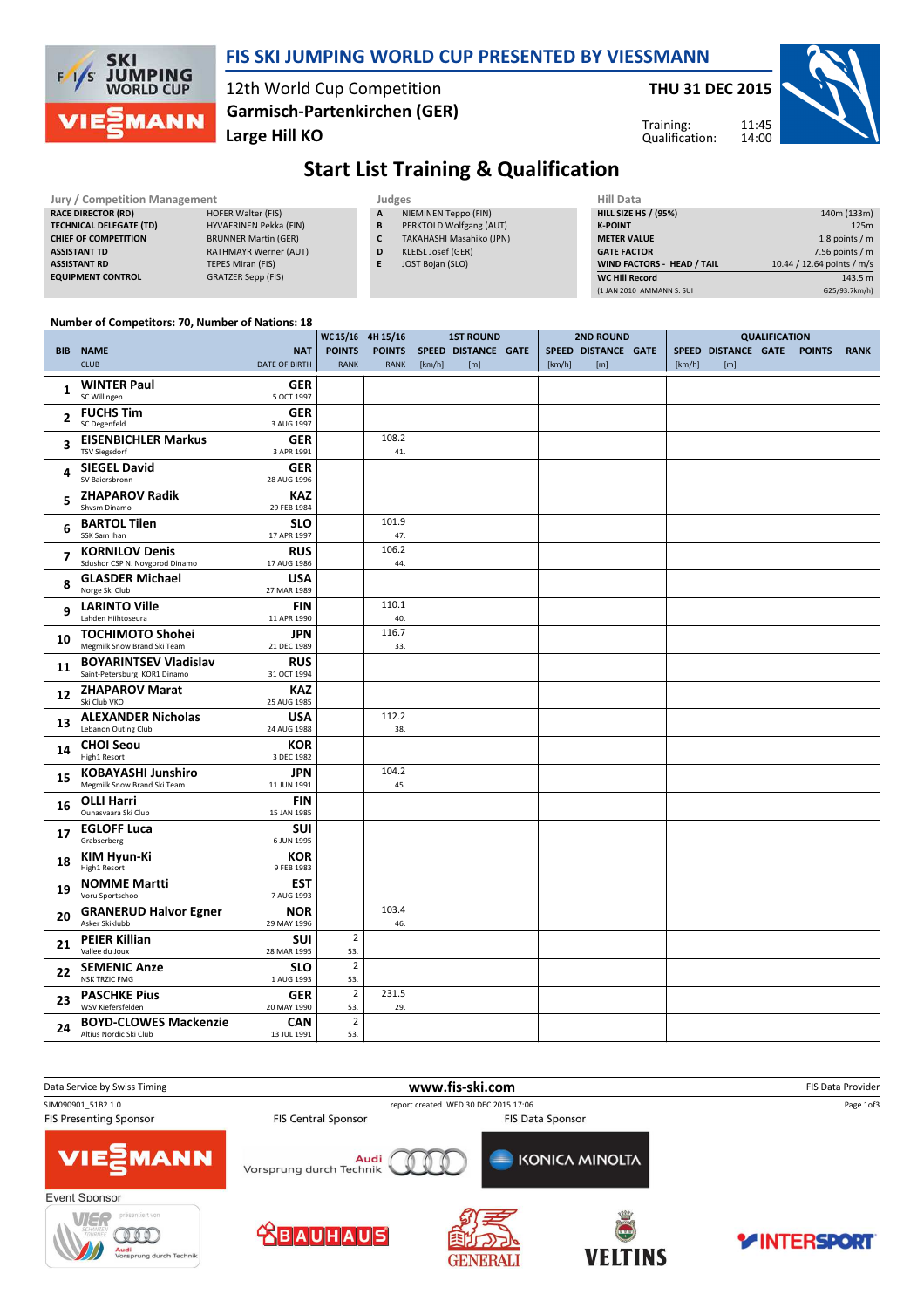

### FIS SKI JUMPING WORLD CUP PRESENTED BY VIESSMANN

12th World Cup Competition Large Hill KO Garmisch-Partenkirchen (GER)

THU 31 DEC 2015



Training: Qualification:

# Start List Training & Qualification

|            |                                                                    |                             | WC 15/16 4H 15/16            |                              |        | <b>1ST ROUND</b>           |        | <b>2ND ROUND</b>           |        |                            | <b>QUALIFICATION</b> |               |             |
|------------|--------------------------------------------------------------------|-----------------------------|------------------------------|------------------------------|--------|----------------------------|--------|----------------------------|--------|----------------------------|----------------------|---------------|-------------|
| <b>BIB</b> | <b>NAME</b><br><b>CLUB</b>                                         | <b>NAT</b><br>DATE OF BIRTH | <b>POINTS</b><br><b>RANK</b> | <b>POINTS</b><br><b>RANK</b> | [km/h] | SPEED DISTANCE GATE<br>[m] | [km/h] | SPEED DISTANCE GATE<br>[m] | [km/h] | SPEED DISTANCE GATE<br>[m] |                      | <b>POINTS</b> | <b>RANK</b> |
| 25         | <b>GEIGER Karl</b><br>SC 1906 Oberstdorf                           | GER<br>11 FEB 1993          | 5<br>50.                     | 238.6<br>26.                 |        |                            |        |                            |        |                            |                      |               |             |
| 26         | <b>MATURA Jan</b><br>Dukla Liberec                                 | <b>CZE</b><br>29 JAN 1980   | 6<br>48.                     |                              |        |                            |        |                            |        |                            |                      |               |             |
| 27         | <b>ZOGRAFSKI Vladimir</b><br><b>NSA</b>                            | BUL<br>14 JUL 1993          | 6<br>48.                     |                              |        |                            |        |                            |        |                            |                      |               |             |
| 28         | <b>COLLOREDO Sebastian</b><br><b>GRUPPO SCIATORI FIAMME GIALLE</b> | <b>ITA</b><br>9 SEP 1987    | 11<br>46.                    | 110.7<br>39.                 |        |                            |        |                            |        |                            |                      |               |             |
| 29         | <b>NEUMAYER Michael</b><br>SC 1906 Oberstdorf                      | GER<br>15 JAN 1979          | 12                           | 249.5                        |        |                            |        |                            |        |                            |                      |               |             |
| 30         | <b>HAZETDINOV Ilmir</b>                                            | <b>RUS</b>                  | 45.<br>13                    | 19.<br>96.8                  |        |                            |        |                            |        |                            |                      |               |             |
| 31         | SDUSHOR 33 MOSKOVSKAYA OBLAST - RES<br><b>KUBACKI Dawid</b>        | 28 OCT 1991<br><b>POL</b>   | 44.<br>16                    | 49.                          |        |                            |        |                            |        |                            |                      |               |             |
| 32         | TS Wisla Zakopane<br><b>KLIMOV Evgeniy</b>                         | 12 MAR 1990<br><b>RUS</b>   | 42.<br>16                    | 231.6                        |        |                            |        |                            |        |                            |                      |               |             |
| 33         | GBU TSTOVS Moskovskaya oblast Ski s<br><b>LAMY CHAPPUIS Ronan</b>  | 3 FEB 1994<br><b>FRA</b>    | 42.<br>21                    | 28.                          |        |                            |        |                            |        |                            |                      |               |             |
| 34         | Bois D'amont<br><b>SAKUYAMA Kento</b>                              | 10 SEP 1993<br><b>JPN</b>   | 41.<br>22                    | 116.4                        |        |                            |        |                            |        |                            |                      |               |             |
| 35         | Kitano Construction Corp.Ski Team<br><b>MURANKA Klemens</b>        | 3 JUL 1990<br>POL           | 40.<br>23                    | 34.                          |        |                            |        |                            |        |                            |                      |               |             |
|            | TS Wisla Zakopane<br><b>KRANJEC Robert</b>                         | 31 AUG 1994<br><b>SLO</b>   | 39.<br>27                    | 225.7                        |        |                            |        |                            |        |                            |                      |               |             |
| 36         | SK Triglav Krani<br><b>DESCOMBES SEVOIE Vincent</b>                | 16 JUL 1981<br><b>FRA</b>   | 37.<br>28                    | 30.<br>251.4                 |        |                            |        |                            |        |                            |                      |               |             |
| 37         | Douanes - Chamonix<br><b>TEPES Jurij</b>                           | 9 JAN 1984<br><b>SLO</b>    | 36.<br>35                    | 17.<br>67.4                  |        |                            |        |                            |        |                            |                      |               |             |
| 38         | SD Dolomiti                                                        | 14 FEB 1989                 | 34.<br>42                    | 50.                          |        |                            |        |                            |        |                            |                      |               |             |
| 39         | <b>ASIKAINEN Lauri</b><br>Kuusamon Erae-Veikot                     | <b>FIN</b><br>28 MAY 1989   | 33.<br>43                    |                              |        |                            |        |                            |        |                            |                      |               |             |
| 40         | <b>KOT Maciej</b><br>AZS Zakopane                                  | <b>POL</b><br>9 JUN 1991    | 31.                          | 116.8<br>32.                 |        |                            |        |                            |        |                            |                      |               |             |
| 41         | <b>SCHLIERENZAUER Gregor</b><br>SV Innsbruck-Bergisel-Tirol        | <b>AUT</b><br>7 JAN 1990    | 43<br>31.                    | 116.9<br>31.                 |        |                            |        |                            |        |                            |                      |               |             |
| 42         | <b>HLAVA Lukas</b><br>Dukla Liberec                                | <b>CZE</b><br>10 SEP 1984   | 46<br>30.                    | 106.6<br>43.                 |        |                            |        |                            |        |                            |                      |               |             |
| 43         | <b>TAKEUCHI Taku</b><br>Kitano Construction Corp. Ski Club         | JPN<br>20 MAY 1987          | 50<br>28.                    | 250.1<br>18.                 |        |                            |        |                            |        |                            |                      |               |             |
| 44         | <b>HULA Stefan</b><br>KS Eve-nement Zakopane                       | POL<br>29 SEP 1986          | 52<br>26.                    | 108.1<br>42.                 |        |                            |        |                            |        |                            |                      |               |             |
| 45         | <b>DESCHWANDEN Gregor</b><br>Horw                                  | <b>SUI</b><br>27 FEB 1991   | 52<br>26.                    | 114.1<br>37.                 |        |                            |        |                            |        |                            |                      |               |             |
| 46         | <b>ITO Daiki</b><br>Megmilk Snow Brand Ski Team                    | <b>JPN</b><br>27 DEC 1985   | 56<br>25.                    | 246.3<br>24.                 |        |                            |        |                            |        |                            |                      |               |             |
| 47         | <b>KRAUS Marinus</b><br>Wsv Oberaudorf                             | GER<br>13 FEB 1991          | 57<br>24.                    | 115.5<br>36.                 |        |                            |        |                            |        |                            |                      |               |             |
| 48         | <b>POPPINGER Manuel</b><br>SV Innsbruck-Bergisel-Tirol             | <b>AUT</b><br>19 MAY 1989   | 71<br>23.                    | 115.6<br>35.                 |        |                            |        |                            |        |                            |                      |               |             |
| 49         | <b>LEYHE Stephan</b><br>SC Willingen                               | <b>GER</b><br>5 JAN 1992    | 78<br>22.                    | 263.5<br>14.                 |        |                            |        |                            |        |                            |                      |               |             |
| 50         | <b>JANDA Jakub</b><br>Dukla Liberec                                | <b>CZE</b><br>27 APR 1978   | 80<br>21.                    | 247.7<br>22.                 |        |                            |        |                            |        |                            |                      |               |             |
| 51         | <b>WANK Andreas</b><br>SC Hinterzarten                             | GER<br>18 FEB 1988          | 87<br>20.                    | 264.5<br>13.                 |        |                            |        |                            |        |                            |                      |               |             |
| 52         | <b>STOCH Kamil</b><br>KS Eve-nement Zakopane                       | <b>POL</b><br>25 MAY 1987   | 100<br>19.                   | 247.2<br>23.                 |        |                            |        |                            |        |                            |                      |               |             |
| 53         | <b>FETTNER Manuel</b>                                              | <b>AUT</b>                  | 117                          | 248.2                        |        |                            |        |                            |        |                            |                      |               |             |
|            | SV Innsbruck-Bergisel-Tirol                                        | 17 JUN 1985                 | 18.                          | 20.                          |        |                            |        |                            |        |                            |                      |               |             |